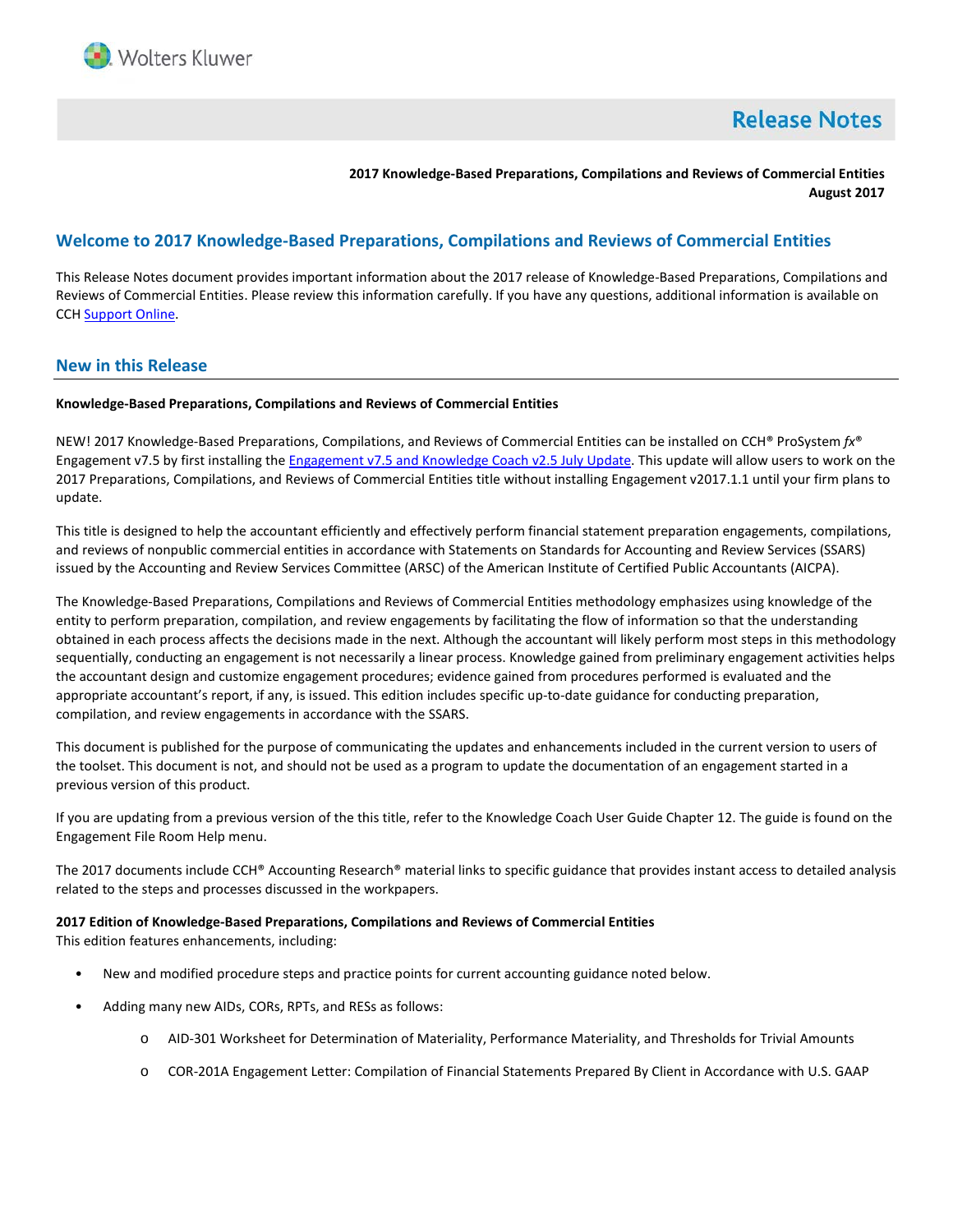- o COR-201C Engagement Letter: Compilation of Financial Statements Prepared in Accordance with the Tax-Basis of Accounting
- o COR-201D Engagement Letter: Compilation of Prospective Financial Statements (Forecast)
- o COR-201E Engagement Letter: Compilation of Prospective Financial Statements (Projection)
- o COR-209A Engagement Letter: Review of U.S. GAAP Financial Statements Prepared by Client
- o RES-004 Determination of Materiality, Performance Materiality, and Thresholds for Trivial Amounts
- o RPT-0914 Compilation Report: Prospective Financial Statements—Forecast
- o RPT-0915 Compilation Report: Prospective Financial Statements—Projection

[Click here](http://support.cch.com/updates/KnowledgeCoach/pdf/guides_tab/2017%20Commercial%20Entities%20PCR%20Title%20Overview%20for%20Knowledge%20Coach%20Users.pdf) for the 2017 Preparations, Compilations and Reviews of Commercial Entities Title Overview for Knowledge Coach Users.

In addition, forms and practice aids throughout have been updated to include new examples and tips, and where applicable, to take into account:

### **New literature, standards, and developments, reflected in the following current accounting guidance:**

- Statement on Standards for Accounting and Review Services No. 23 (SSARS-23), Omnibus Statement on Standards for Accounting and Review Services - 2016)
- Revised AICPA Code of Professional Conduct (Code) including ET Section 1.295, Nonattest Services
- AICPA Statement on Quality Control Standards No. 8 (QC Section 10), A Firm's System of Quality Control (Redrafted)

### **Important Notes:**

- Make sure to save changes to workpapers before closing the workpaper or the binder to ensure data is correctly updated.
- If your Current Editor Knowledge Coach MS® Word workpapers become read-only or crash, please do the following:
	- o Keep the binder with the affected workpapers open.
	- o Highlight the workpaper in the binder window and go to **Tools > Save Knowledge Coach Answers**.

#### **System Requirements**

- This title requires the 2017 Financial Statement Base Title. The 2017 Financial Statement Base title MUST be installed with one of the following versions of CCH® ProSystem *fx* ® Engagement and Knowledge Coach.
	- o Engagement v7.5.100.1223 and Knowledge Coach v2.5.100.1224 available through the ProSystem *fx* Engagement v7.5 and Knowledge Coach v2.5 July Update. To identify what version you are running, please go to the **Help > About** window within the application.
	- o Engagement and Knowledge Coach v2017.1.1 or later.
- If you are upgrading from Engagement v7.1 or lower please contac[t Technical Support.](https://support.cch.com/contact)
- A minimum of 4GB of RAM is required for optimal performance when opening and navigating through Knowledge Coach workpapers.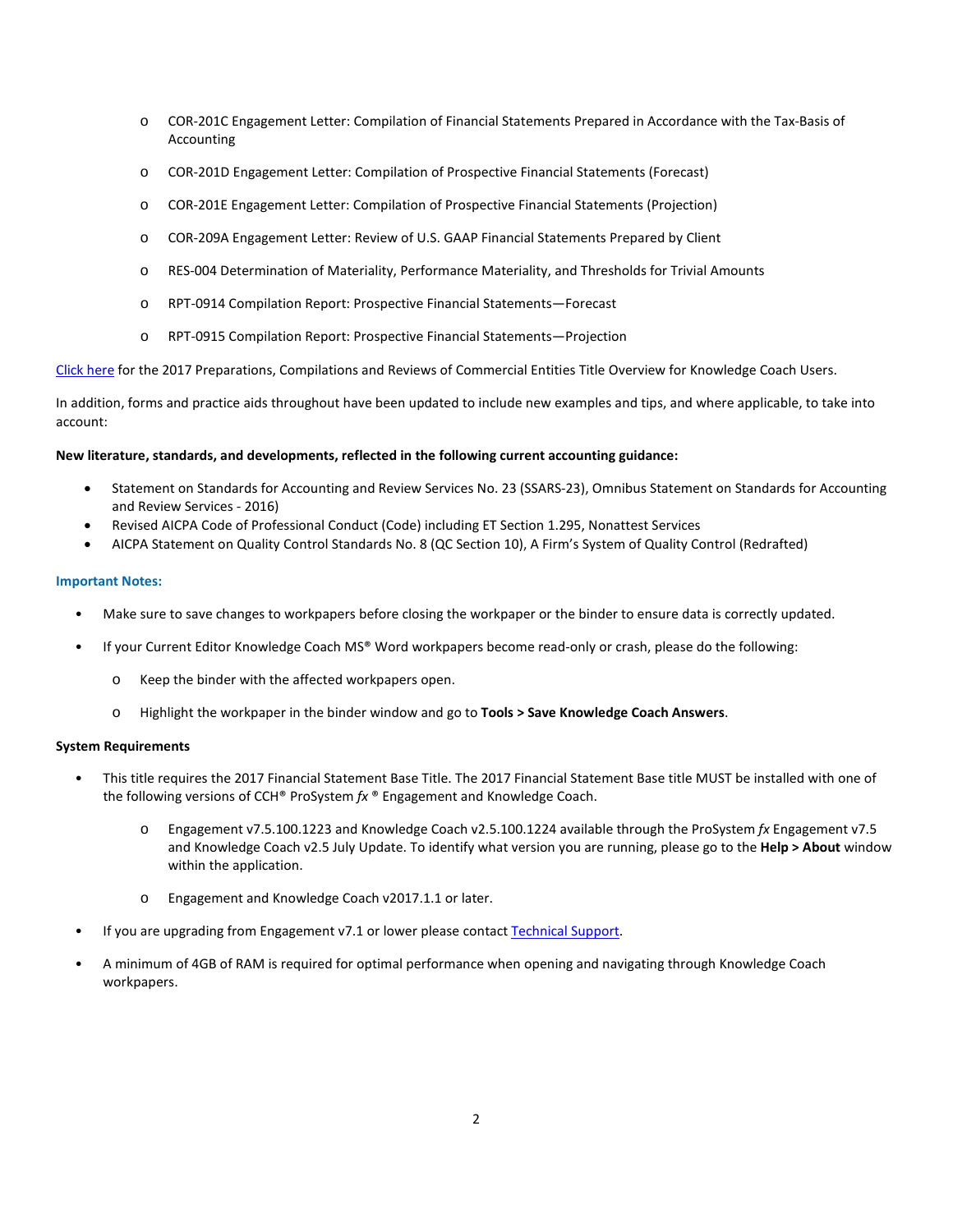# **Download Instructions**

If you are planning to use this title on Engagement v7.5 and Knowledge Coach v2.5, ensure you apply ProSystem *fx* Engagement v7.5 and Knowledge Coach v2.5 July Update to all machines including Admin servers and terminal servers before installing the title. Review the July Update [release notes](https://support.cch.com/updates/Engagement/patch75/Engagement%20and%20KC%20July%202017%20Update%20Release%20Notes.pdf) for more information on deployment.

To download this title:

- 1. Navigate to the [Knowledge Coach Updates](http://support.cch.com/updates/KnowledgeCoach) section of the Engagement Support Website.
- 2. Select the Knowledge Coach Series. The series are arranged by title type, then industry.
- 3. Click on the Download File link next to the title you wish to download.

**Note**: On some occasions the content package file (.KCP) will download with the extension changed to .ZIP. If this occurs, please change the extension of the downloaded file to KCP using all capital letters.

You must install the 2017 Financial Statement Base title before installing the 2017 Knowledge-Based Preparation, Compilations and Reviews of Commercial Entities.

The Financial Statement Base title is also available on th[e Knowledge Coach Update Website.](http://support.cch.com/updates/KnowledgeCoach)

The Knowledge Coach Content Package (KCP) download is a proprietary file that must be installed from within Engagement. Save this KCP file to a location on your local drive, and follow the Installation Instructions included in the Release Bulletin.

# **Installation Instructions**

Once you have downloaded your Knowledge Coach title, you will need to add it to the list of titles within CCH ProSystem *fx* Engagement. The only additional system requirement is approximately 75MB of disk space to store your Knowledge Coach Program content files. Please refer to the Engagement with Knowledge Coach Release Notes for any other system requirements.

After downloading the 2017 Knowledge-Based Preparations, Compilations and Reviews of Commercial Entities, do the following:

- 1. Launch the Engagement Workpaper Management application so that the Local File Room is displayed. Select **Tools > Knowledge Coach Titles**.
- 2. The Knowledge Coach Titles window will be displayed.
- 3. Choose **Add Title**.
- 4. Browse to the title package file (\*.KCP) that you previously downloaded from the Knowledge Coach Support Web site.
- 5. Choose **Open**.
- 6. The system will display a progress indicator while the title package is added. You will receive a message that the title has been successfully installed once the process is complete.

To release a title:

- 1. Select one of the Knowledge Coach titles in the list that has been added but is not yet released.
- 2. Choose **Release Title**. The current date and time will be displayed in the Date released column, and the status will change to "Released."

**Note**: In the Engagement Admin module, add and assign a Knowledge Coach module and the applicable Knowledge Coach title license to staff before using the workpapers.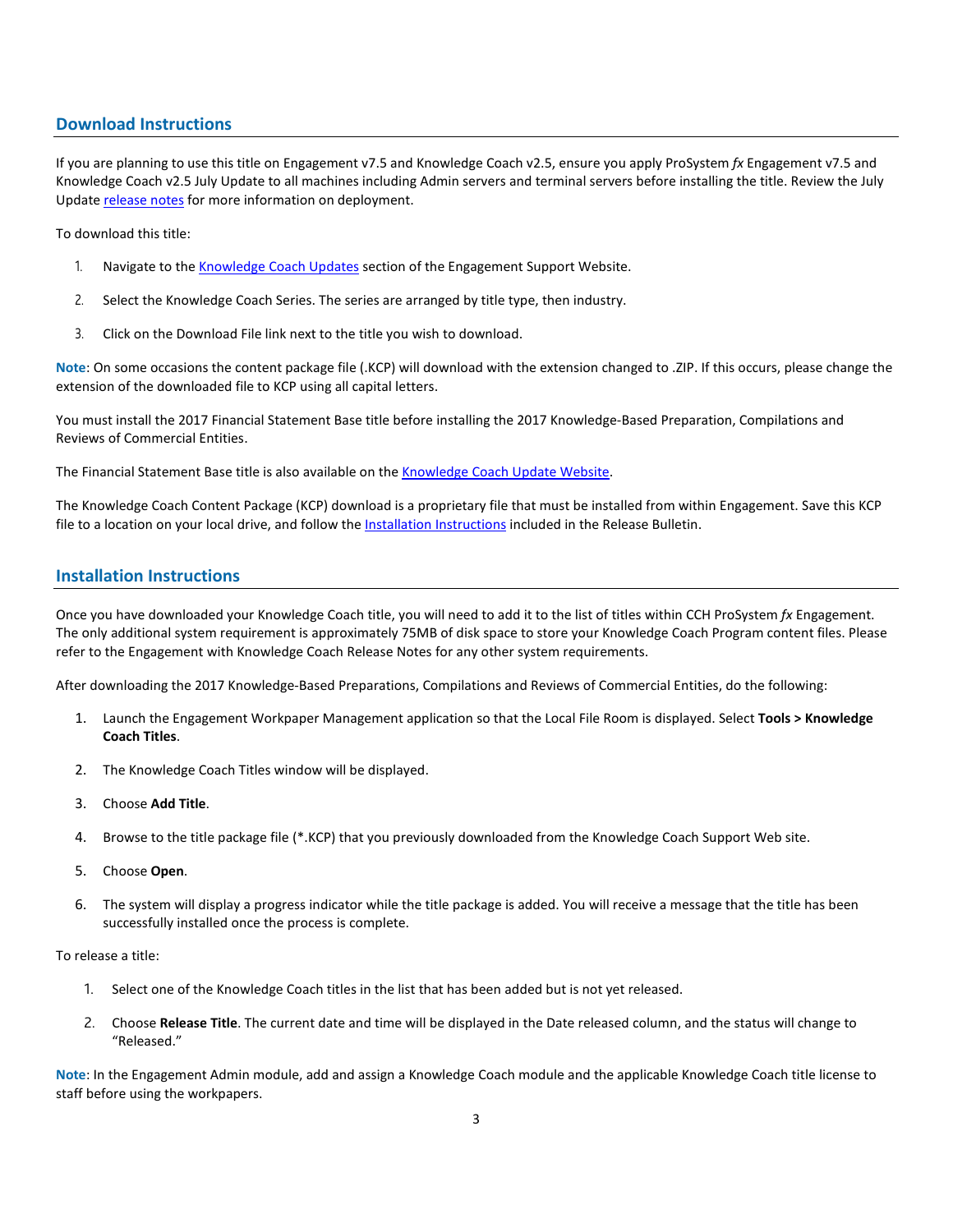**Important**: Once the 2017 Knowledge-Based Preparations, Compilations and Reviews of Commercial Entities title has been added and released, they will be automatically deployed to other staff members when they login to the "Office" location, or when they synchronize a binder that contains Knowledge Coach workpapers from this title.

### **Online Permission Key**

Permission key files may be downloaded from ou[r website](https://prosystemfxsupport.tax.cchgroup.com/permkey/download.aspx) or when adding or updating the new licenses within CCH ProSystem *fx* Engagement with Knowledge Coach v7.5 and higher. After updating the license file in the Engagement Admin module, licenses need to be assigned to the staff who will use 2017 Knowledge-Based Preparation, Compilation and Reviews of Commercial Entities.

If you have not already established a Single Sign-on (SSO) account with Customer Service, we urge you to do so at this time.

# CCH® Accounting Research Manager®

CCH's Accounting Research Manager ("ARM") is the most comprehensive, up-to-date and objective online database of financial reporting literature. It includes all authoritative and proposed accounting, and SEC literature, plus independent, expert-written interpretive guidance.

Available on ARM, the Knowledge-Based Preparations, Compilations and Reviews of Commercial Entities Guide helps you comply with the most recent professional standards and guidance for the conduct of preparations, compilations and reviews and to integrate the use of practice aids, tools, and other resources with its guidance. This publication supplements and complements the Knowledge-Based documents that are available in Knowledge Coach.

If you subscribe to an ARM library that includes Preparations, Compilations and Reviews of Commercial Entities content, you can link directly to source material from Resources within Knowledge Coach documents. These links have been updated to refer to the accounting standards under the FASB Accounting Standards Codifications. Also, if you subscribe to the Knowledge-Based Preparations, Compilations and Reviews of Commercial Entities Guide on ARM, you can take advantage of references to the guide material from within the Knowledge Coach documents.

With Accounting Research Manager, you maximize the efficiency of your research time, while enhancing your results. Learn more about our content, our experts, and how you can request your free trial by visiting the [Accounting Research Manager website.](http://www.accountingresearchmanager.com/) You can also access the Accounting Research Manager Web site by selecting **Engagement > Binder Window > Shortcuts Bar > Guidance tab**.

### Using Your Knowledge Coach Content

To use your Knowledge Coach Workpaper Templates, do the following:

- 1. Open a binder in Engagement.
- 2. Select the workpaper tab into which you would like to insert the workpaper.
- 3. Select **New Knowledge Coach Workpaper** from the toolbar or File menu.
- 4. The *New Knowledge Coach Workpaper* dialog appears (Figure 1).
- 5. Select the **New Knowledge Coach Title** with the content you would like to use. You can only select titles you have installed. The information displayed changes to reflect the workpaper organization available for the selected title.
- 6. Select the **Knowledge Coach Workpapers** to insert into your binder and click **OK**.
- 7. In the *Selected Workpaper Properties* dialog, each workpaper name is automatically loaded into the Name field. Add a **workpaper index** in the Index field and make any Name modifications you desire. You can also modify the tab location or the roll forward settings for each workpaper.
- 8. Click **OK**. The integrated Knowledge Coach workpaper is now inserted into your engagement binder.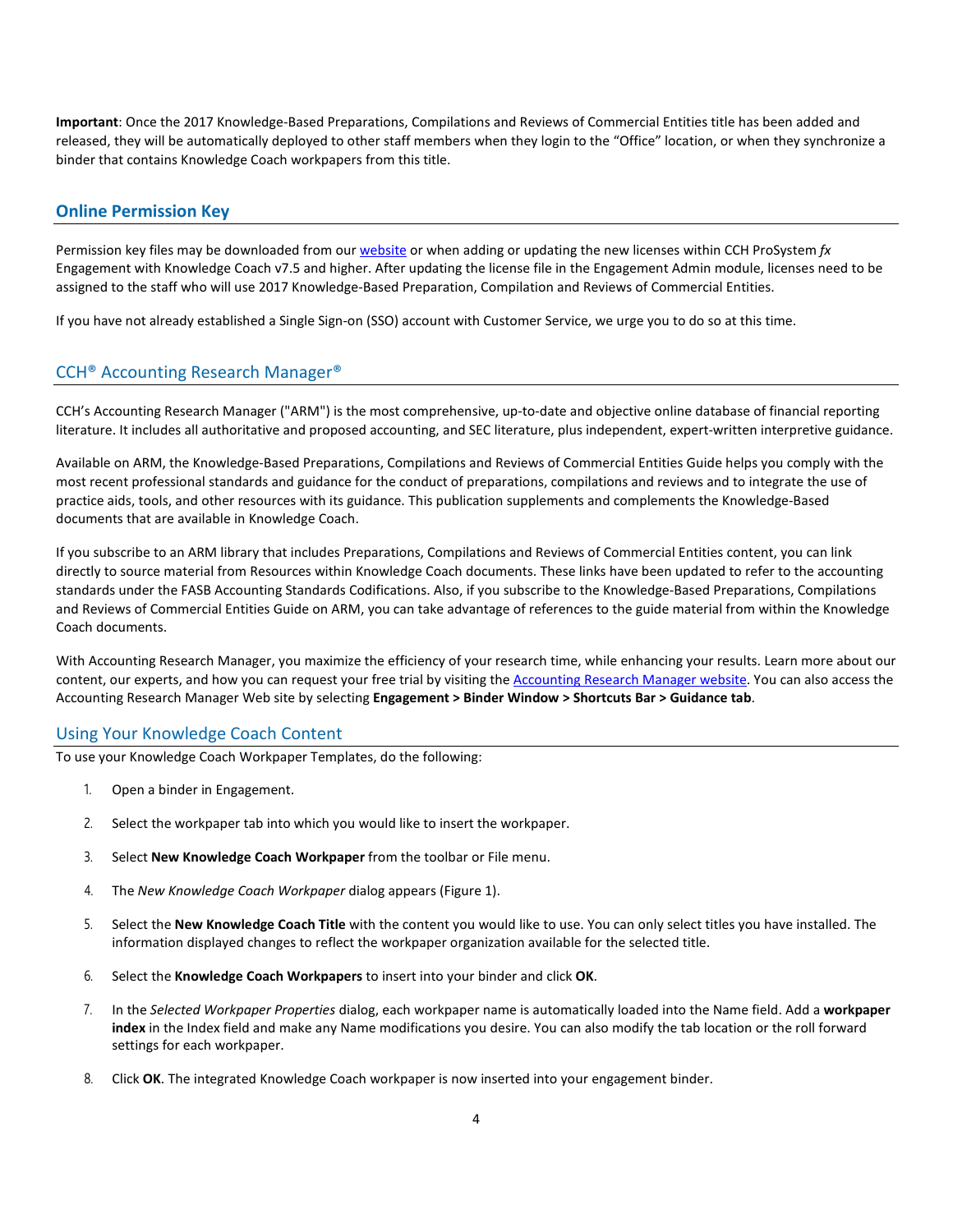**Note:** For more information on how to use Knowledge Coach workpapers in your binder, see the Knowledge Coach User Guide.

 $\times$ 

New Knowledge Coach Workpaper

| Industry title selection                                                                            | Workpaper selection                                                                                                                                                                                                                                                 |                                                                                                              |
|-----------------------------------------------------------------------------------------------------|---------------------------------------------------------------------------------------------------------------------------------------------------------------------------------------------------------------------------------------------------------------------|--------------------------------------------------------------------------------------------------------------|
| Q <br>$\leftarrow$                                                                                  | Add independent workpapers without foundation workpapers                                                                                                                                                                                                            | .i<br>-립                                                                                                     |
| 2017 KBA Commercial Compliations<br>2017 KBA Commercial Preparations<br>2017 KBA Commercial Reviews | 000-Resources<br>⊕-⊡<br>中区<br>100-The Communications Hub<br>面示<br>200-Pre-Engagement Procedures<br>300-Risk Assessment-Understanding the Entity & Environment<br>⊞…Г<br>800-Compilation Procedures<br>由…<br>画一<br>900-Evaluating, Concluding & Reporting Procedures | Details of selected workpaper<br>Highlight a workpaper or select<br>a workpaper check box to see<br>details. |
| $\langle$<br>$\rightarrow$                                                                          |                                                                                                                                                                                                                                                                     |                                                                                                              |
|                                                                                                     | OK                                                                                                                                                                                                                                                                  | Help<br>Cancel                                                                                               |

Figure 1 - New Knowledge Coach Workpaper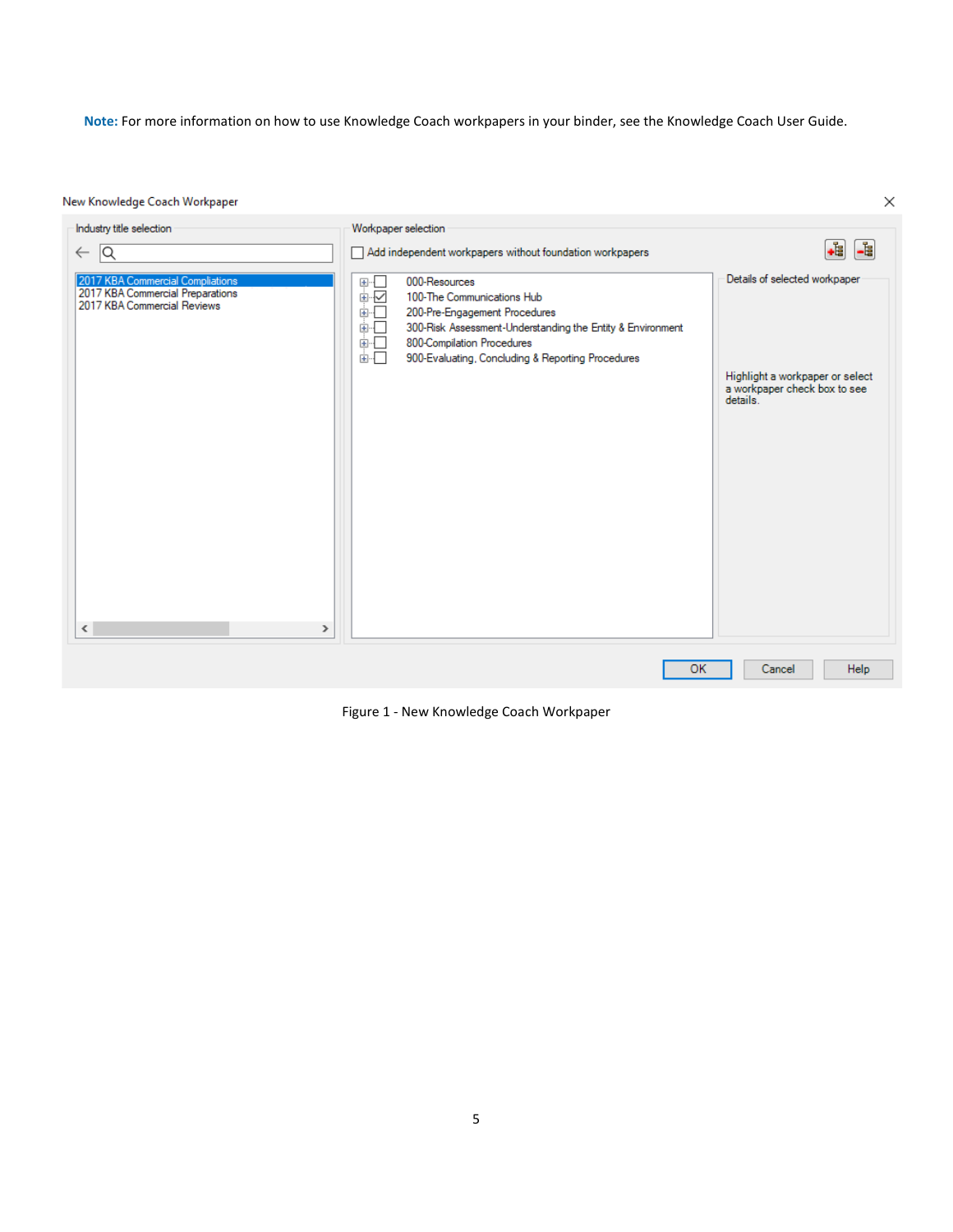# **Additional Information on Knowledge Coach and the KBA Methodology**

#### **Knowledge-Based Methodology**

Allows the results of one set of procedures to become the input for the next. The key components of the KBA methodology include:

- An Overview that guides accountants through the methodology;
- Knowledge-Based Preparation, Compilation and Review of Commercial Entities documents, integral to the risk assessment and overall accounting processes, which contain steps and procedures required by SSARS;
- Customizable Programs that take accountants through related steps and procedures;
- Practice Aids to help accountants complete steps or processes outlined in the Knowledge-Based Preparation, Compilation and Review of Commercial Entities documents and Programs;
- Accountant's Reports that provide a variety of sample accountant's opinions on financial statements; and
- Correspondence documents that provide sample letters to be used to comply with SSARS requirements and in many other common situations.
- The AICPA's Accounting and Review Services Committee (ARSC) SSARS The practice aids and tools in the 2017 Knowledge-Based Preparations, Compilations and Reviews of Commercial Entities are designed around the AICPA's SSARS standards to assist accountants by:
	- Facilitating compliance with SSARS;
	- Encouraging more effective engagements through tailored engagement programs and comprehensive practice aids; and
	- Enhancing engagement documentation.

#### **CCH® ProSystem** *fx***® Knowledge Coach**

Knowledge Coach functionality allows accountants to use the Knowledge-Based methodology more efficiently by eliminating the need for duplicate entry of the same information, tailoring documentation to each particular engagement, and documenting the link between risks identified and procedures performed. PRP-100 Engagement-Level Tailoring Questions, CMP-100 Engagement-Level Tailoring Questions or REV-100 Engagement-Level Tailoring Questions are documents in Knowledge Coach that presents engagement-level questions designed to aid in tailoring the engagement documentation to fit each client. Completing the questions helps the accountant avoid duplication and unnecessary workpapers.

**Note:** Before you begin your engagement, please review the guidance in PRP-101 Overall Preparation Program, CMP-101 Overall Compilation Program or REV-101 Overall Review Program. This workpaper is intended to be your road map through a Knowledge-Based methodology. You should start your engagement with PRP-100 Tailoring Question Workpaper, CMP-100 Tailoring Question Workpaper or REV-100 Tailoring Question Workpaper and PRP-101 Overall Preparation Program, CMP-101 Overall Compilation Program or REV-101 Overall Review.

#### • **Risks**

The Risk Assessment features have been disabled since the 2012 Knowledge-Based Compilations and Review Title for Knowledge Coach. Refer to KBP-101 Preparation: Significant Matters, KBC-101 Compilation: Significant Matters and KBR-102 Review: Significant Matters to accumulate and review significant issues and findings. PRP-801 Preparation Program, CMP-801 Compilation Program: Significant Risks and Uncertainties and REV-802 Review Program: Significant Risks and Uncertainties provides a guide for implementing the guidance related to the disclosure of certain significant risks and uncertainties.

### • **Information Flow**

Helps cut down on the time spent duplicating information across forms. In addition, the flow of consistent information ensures that information and updates to information are not missed between workpapers. Drill-down functionality helps the user navigate quickly to the source of the information, aiding in the review of the engagement file.